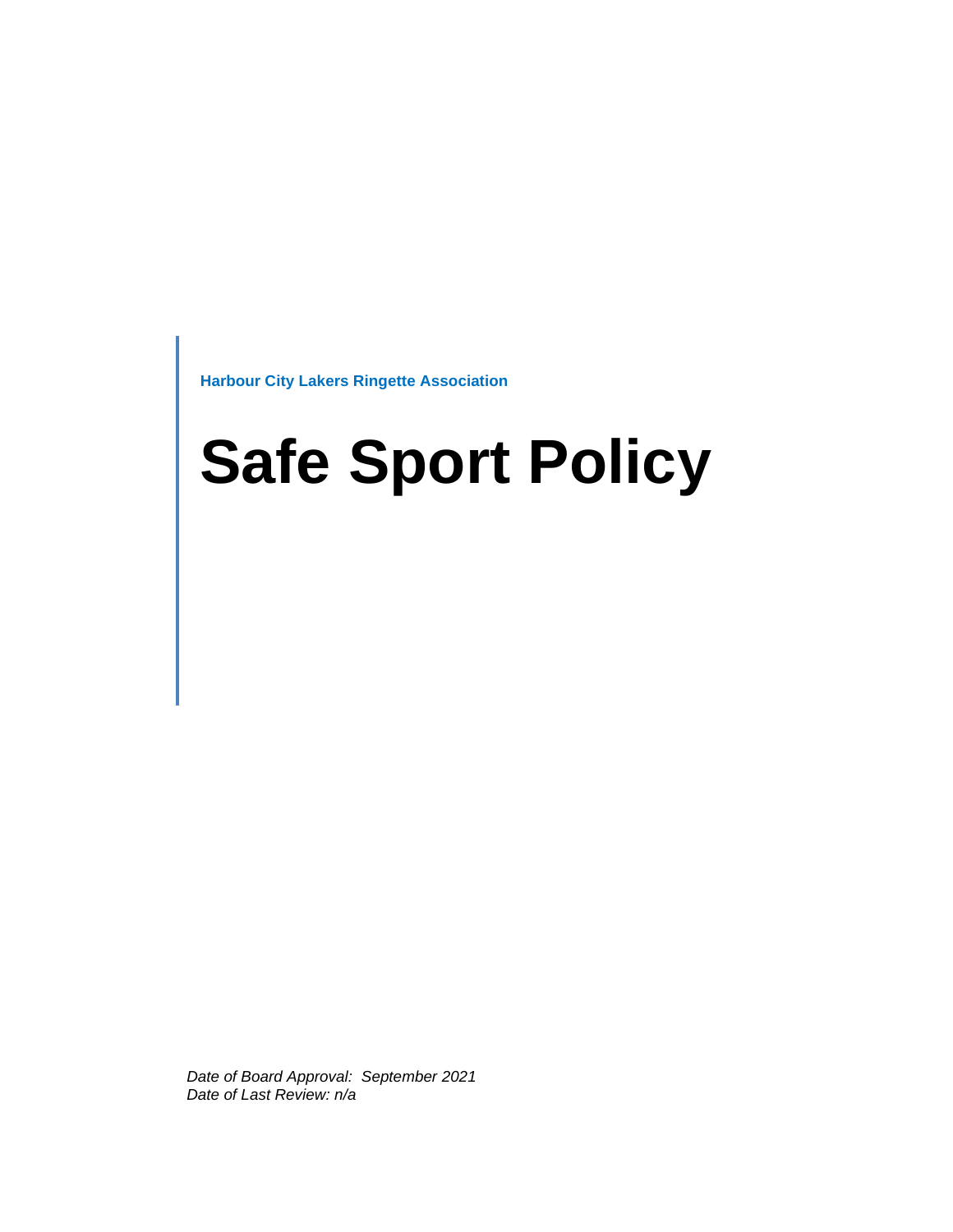# **Harbour City Lakers Ringette Association Safe Sport Policy**

# 1. **Background**

Harbour City Lakers Ringette (HCL) endorses the [Universal Code of Conduct to Prevent and Address](https://sirc.ca/wp-content/uploads/2020/01/UCCMS-v5.1-FINAL-Eng.pdf)  [Maltreatment in Sport \(UCCMS\)](https://sirc.ca/wp-content/uploads/2020/01/UCCMS-v5.1-FINAL-Eng.pdf) and the [Responsible Coaching Movement \(RCM\).](https://coach.ca/responsible-coaching-movement) HCL has pledged to align our policy and practices to ensure that athletes and coaches are protected. The RCM is a multi-phase system-wide movement coordinated by the Coaching Association of Canada and the Canadian Centre for Ethics in Sport that has the potential to affect all sport organizations and coaches. To help ensure a safe environment for athletes, coaches, and staff, the RCM has three key components:

- a) **Ensuring the Rule of Two when meeting with athletes.** This rule serves to protect minor athletes in potentially vulnerable situations (such as closed-door meetings, travel, and private training environments) by ensuring that more than one adult is present. This practice also manages the risk to volunteers by protecting them from potential allegations.
- b) **Ensuring that volunteers have appropriate background screening.** The background screening process involves using several different tools to ensure that coaches, staff or contractors meet the necessary security requirements to work with athletes. These tools include comprehensive job postings, interviews, reference checks, criminal record checks, and staff and volunteer orientation.
- c) **Ensuring that volunteers have appropriate Ethics or Respect in Sport training.** Increasing ethical conduct and ethical behaviour toward athletes requires that coaches and other volunteers be trained to understand what it means to act ethically. This training would include the Make Ethical Decisions module within the National Coaching Certification Program (NCCP), as well as training in abuse and harassment prevention before and during their involvement at HCL.

#### 2. **Policy**

Coaches and other volunteers who work with minor athletes under the age of 18 must uphold the UCCMS, RCM practices, and Safe Sport practices which include:

- a) **Rule of two:** There must always be two screened individuals with an athlete, especially a minor athlete, when in a potentially vulnerable situation. This means that one-on-one interaction between a volunteer / coach and an athlete must take place within earshot and or view of the second screened individual, except for medical emergencies. In the circumstances where screened individuals are not available, an adult volunteer, staff member, or the athlete's parents will be acceptable.
- b) **Vulnerable situations** under responsible coaching are defined as: situations that can include closed doors meetings, travel, and training environments amongst others. With respect to HCL volunteers, vulnerable situations will include closed door meetings, travel and private training environments, access to facilities including dressing rooms, and any environments where an athlete may be alone.
- c) **Background Screening:** All staff must maintain appropriate background screening every 3 years. All HCL staff complete a criminal record check (CRC) upon hire and will be notified when they need to complete a new one after 3 years. Those working with athletes under 18 also require a vulnerable sector check and Child Abuse Registry Check in addition to a CRC.
- d) **Education:** HCL will assist staff in meeting minimal training requirements which are outlined below:
	- Coaching Association of Canada's Safe Sport Training
	- Make Ethical Decisions